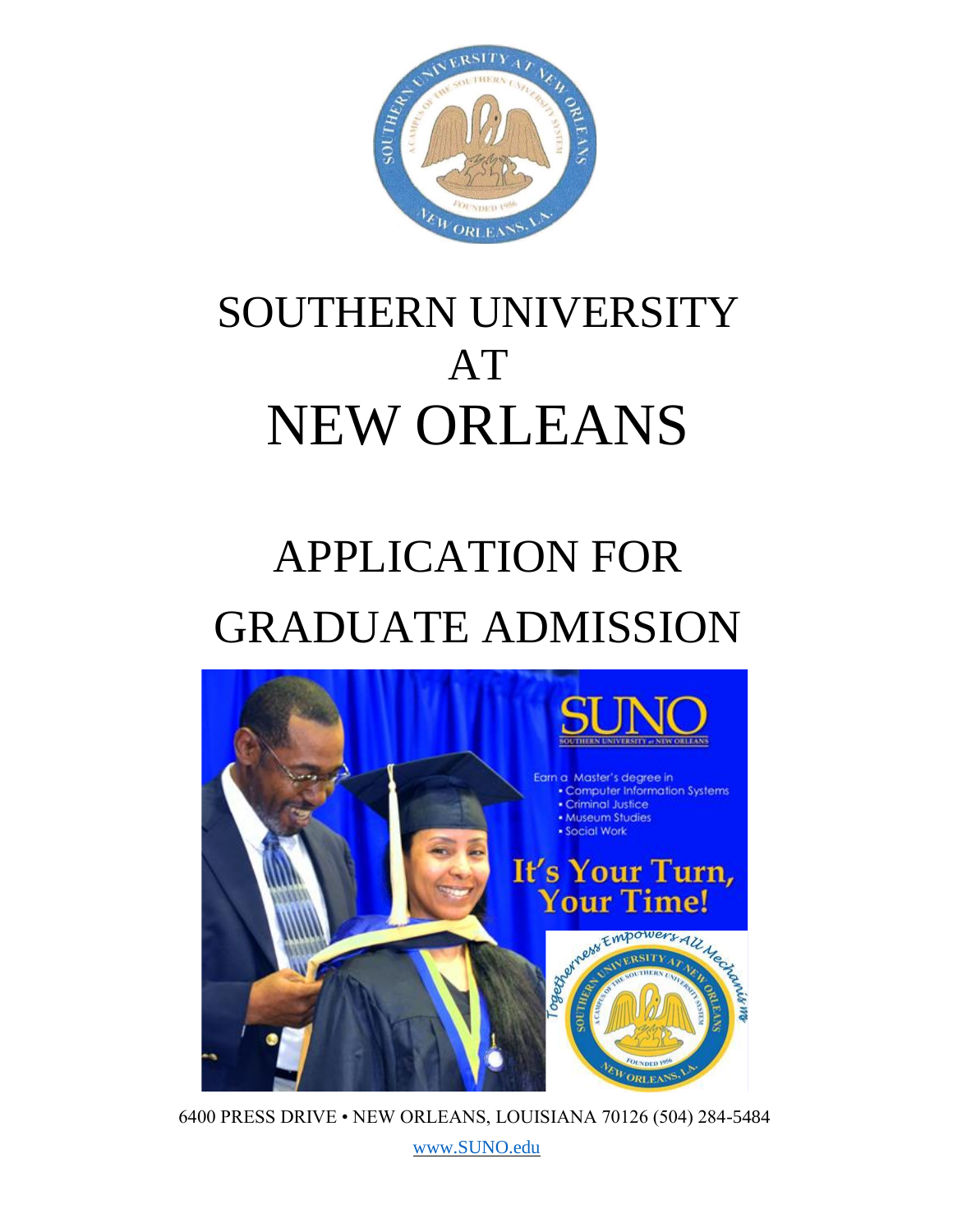

# **SOUTHERN UNIVERSITY at NEW ORLEANS**

**SCHOOL of GRADUATE STUDIES**

6400 Press Drive, Room 201 New Orleans, LA 70126 (504) 284-5484 www.SUNO.edu

Dear Prospective Student:

Enclosed is an application to be completed. Please read carefully and follow the instructions. Please send in a complete application packet in one envelope, i.e. Official transcripts sealed prom all schools attended, three letters or recommendation in sealed envelopes and signed across tbc back of the envelope by the recommender. Typewritten personal statement, immunization shot record, a \$25.00 application fee and \$35.00 application fee International students in the form of a **cashier's check** or **money order**. **You may apply to only one graduate program at a time.**

Thank you for your interest in the Graduate School at Southern University at New Orleans.

Sincerely,

School of Graduate Studies

Enclosure(s)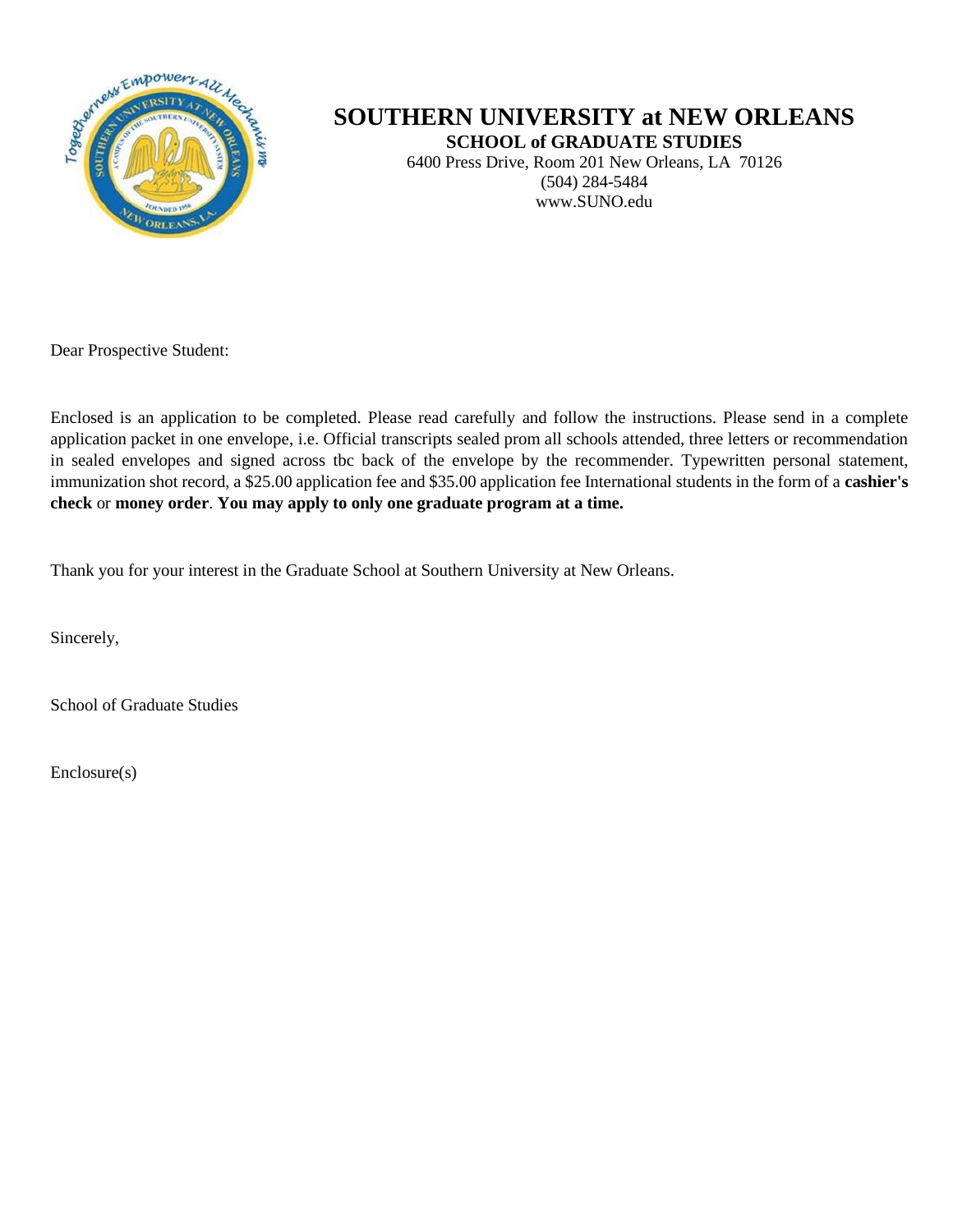#### GENERAL INFORMATION

Please read the instructions carefully before completing the application. For more information, visit the University's web site at www.suno.edu. All credentials must be submitted along with the completed application prior to admission to the University. All records submitted become the property of Southern University at New Orleans, and cannot be returned.

## PROGRAM ADMISSION

There are two levels of admission: (l) Admission to the School of Graduate Studies and (2) admission to the degree-granting program. Admission to the School of Graduate Studies is a prerequisite for admission to the graduate degree program. The following are needed for admission:

- Baccalaureate degree from a college or university approved by a recognized accrediting agency.
- Grade point ratios of at least 2.5 for undergraduate work and 3.0 for all graduate and post-bachelor work for which a grade is given. (A-4, B-3, C-2, D-1, F-0, WF considered F)
- Satisfactory academic standing at the last college or university attended, meaning the applicant must be eligible for re-entry in good standing
- Satisfactory admission test scores (GRE or GMAT) where required by the specific degree-granting program for which the applicant is applying.

#### APPLICATION PROCEDURES

The following must be submitted to the School of Graduate Studies in order to be considered for admission:

- One completed application
- One completed medical form
- Personal statement (minimum 300 words typewritten, double spaced and 1-inch margins)
- Official copies of transcripts from all undergraduate and graduate institutions attended (transcripts must be sealed in an envelope from each institution attended.
- Three professional typewritten letters of recommendation on letterhead paper addressed to the Dean of the School of Graduate Studies, sealed by the recommender and signed across the flap.
- GRE/GMAT Admission test scores as required by the degree-granting program (test scores older than five years at the time of submission will not be accepted) and
- A non-refundable application fee of \$25 (\$35 for international students) in the form of a cashier's check or money order made payable to Southern University at New Orleans. PLEASE SUBMIT ALL DOCUMENTS IN ONE LARGE ENVELOPE.

# INTERNATIONAL STUDENTS

- International students must have a minimum composite score of 500 on the Test of English as a Foreign Language (TOEFL) with at least 50 on the listening comprehension component. Individual programs may require higher scores. Applications from international students are due 90 days prior to the semester of desired initial entry in order to allow enough time for a letter of acceptance and an 1-20 form to be sent out. Fees submitted must be payable in U.S. dollars. A student needing to take the TOEFL should write directly to: TOEFL, Educational Testing Service, Princeton, New Jersey 08540.
- A student who requires a student visa may not be admitted on probation or conditionally. Applicants needing their transcript(s) evaluated should submit their transcript to World Education Services (WES) for transcript evaluation and have WES forward officially translated transcript(s) to the School of Graduate Studies at Southern University at New Orleans. A statement of financial status must also be submitted, indicating financial ability to remain at the University long enough to complete all degree requirements. Each international student must submit the statement prior to evaluation for admission.

## RE-ENTRY

Students who have interrupted their program resident at the University and have not registered for one regular semester or more, must file an application for re-entry. A student in attendance during the spring semester, but not during the summer semester need not file for re-entry for the fall semester. Degree students must submit a supplemental transcript if any work has been taken at another institution during the interim.

# TRANSFER STUDENT REFERENCE FORM

Students currently enrolled in graduate programs elsewhere and wish to register for transfer credit will not be required to submit complete transcripts, but they may submit a transcript or a Transfer Student Reference Form as proof of good standing from the last institution attended. They should also submit a statement of the highest degree attained with a statement that the course(s) taken at SUNO will be accepted at the institution issuing the letter. A new application and letter of good standing must be submitted each semester that the student plans to register. The letter of good standing must come from the dean of the student's originating institution.

Southern University at New Orleans is open to all persons who meet the admission requirements and qualifications, regardless of race, creed, color, sex, age, national origin, or disability. In all programs and operations of the University, no distinction is made between persons on the basis of race, creed, color, sex, age, national origin, or disability.

## **APPLICATION FEE:** \$25.00 **INTERNATIONAL FEE:** \$35.00

#### Please submit your application to:

Southern University at New Orleans - School of Graduate Studies - 6400 Press Drive - New Orleans, Louisiana 70126 (504) 284-5484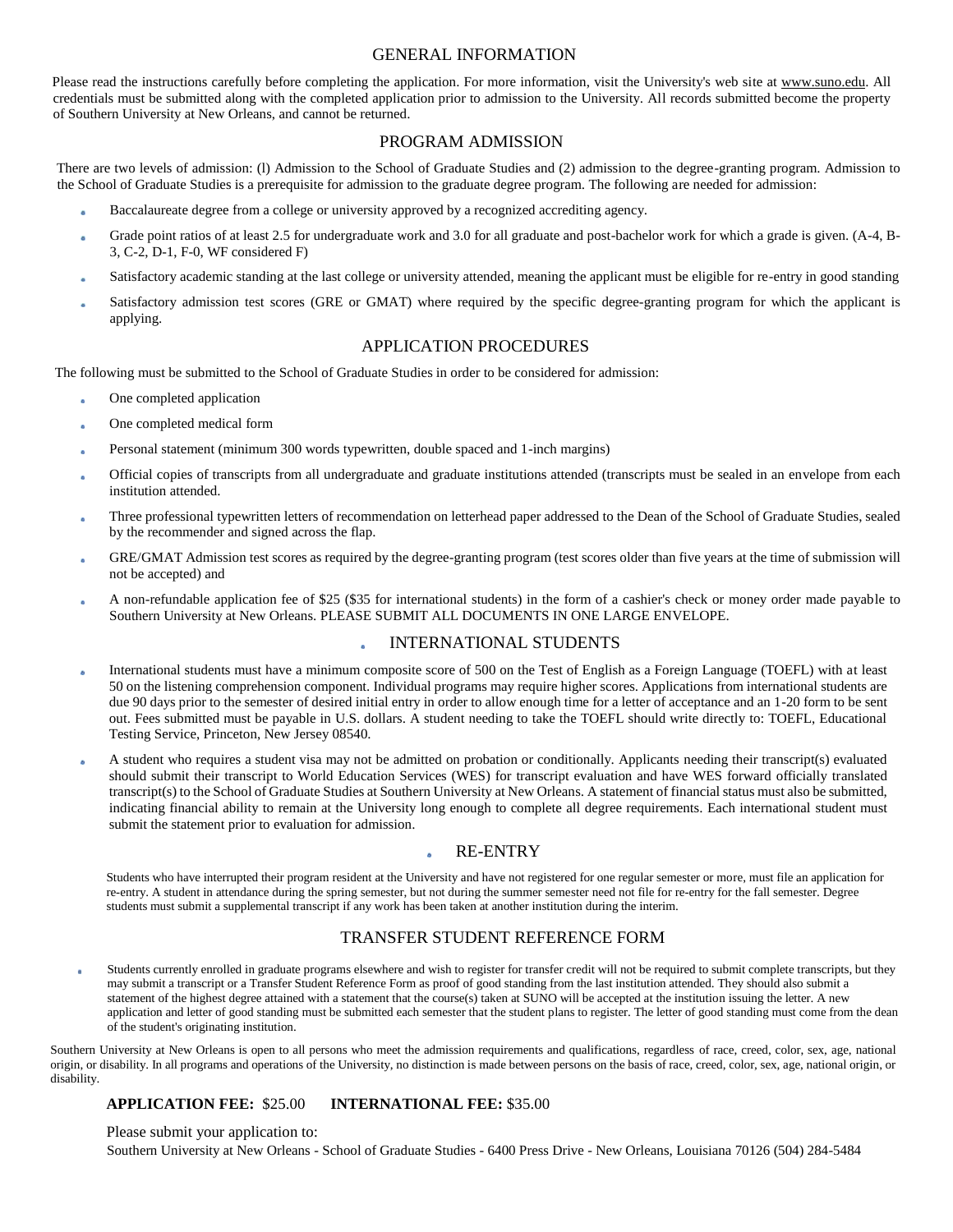# SOUTHERN UNIVERSITY AT NEW ORLEANS

WWW.SUNO.edu

THE SCHOOL OF GRADUATE STUDIES PROGRAM ADMISSIONS APPLICATION REQUIREMENTS

THE GRADUATE STUDIES PROGRAM ADMISSIONS APPLICATION

# ADMISSIONS APPLICATION FEE

\$25.00 NON4ŒFUNDABLE \$35.00 FOREIGN STUDENTS APPLICATION FEE

OFFICIAL UNIVERSITY TRANSCRIPT(S) UNDERGRADUATE AND/OR GRADUATE THREE LETTERS OF RECOMMENDATION

# PHILOSOPHY STATEMENT

300 WORDS MINIMUM (Typewritten, Double Spaced inch margins)

GRADUATE RECORDS EXAMINATION (GRE) OR GMAT EXAMINATION SUGGESTED TEST SITE - UNIVERSITY OF NEW ORLEANS - (504) 280-8378

> SUNO HEALTH FORM COMPLETE SHOT/PHYSICAL RECORD

FOR APPLICATION AND PROGRAM INFORMATION CONTACT: School of Graduate Studies (504) 284-5484 EMMETT W. BASHFUL ADMIN. BUILDING, ROOM 201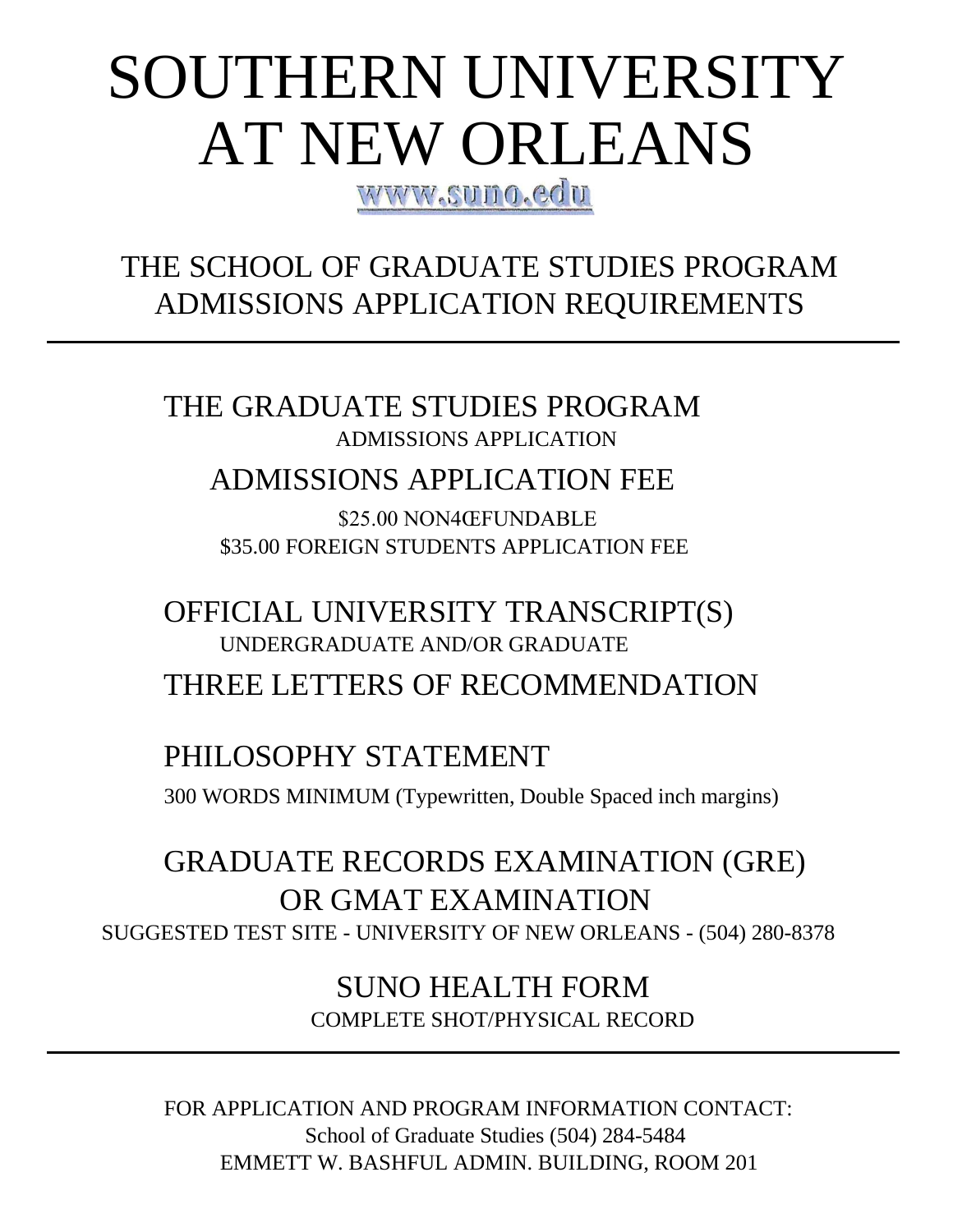# SOUTHERN UNIVERSITY AT NEW ORLEANS

PLEASE READ CAREFULLY BEFORE COMPLETING THIS SECTION. Please type or print (in ink) all information.

The application must be submitted by the deadline to be processed on time.

| $\Box$ New                                                                                 | □ Transfer |                                        | $\Box$ Re-Admit |  | $\Box$ Special/Exchange                                                                                      |  |                                | $\square$ Summer Only  |  |
|--------------------------------------------------------------------------------------------|------------|----------------------------------------|-----------------|--|--------------------------------------------------------------------------------------------------------------|--|--------------------------------|------------------------|--|
|                                                                                            |            |                                        |                 |  |                                                                                                              |  |                                |                        |  |
| Services for Students with Disabilities (504) 286-5335                                     |            |                                        |                 |  | Veterans Affairs (504) 286-5389                                                                              |  |                                |                        |  |
| <b>SOCIAL SECURITY NUMBER</b>                                                              |            |                                        |                 |  | FULL NAME (LAST, FIRST, MIDDLE INITIAL)                                                                      |  |                                |                        |  |
|                                                                                            |            |                                        |                 |  | PERMANENT HOME ADDRESS OR MAILING ADDRESS, STATE, ZIP CODE                                                   |  |                                |                        |  |
|                                                                                            |            |                                        |                 |  | LOCAL ADDRESS OR MAILING ADDRESS, STATE, ZIP CODE                                                            |  |                                |                        |  |
| HOME TELEPHONE NUMBER<br>DATE OF BIRTH (MM/DD/YY) PLACE OF BIRTH<br><b>GENDER</b><br>(M/F) |            |                                        |                 |  |                                                                                                              |  |                                |                        |  |
| <b>Branch of Service</b>                                                                   |            |                                        |                 |  |                                                                                                              |  |                                |                        |  |
|                                                                                            |            |                                        |                 |  |                                                                                                              |  | Country (if not United States) | Non-<br>Veteran to     |  |
|                                                                                            |            |                                        |                 |  | Visa (International Students Only)<br>Child                                                                  |  |                                | <b>Expiration Date</b> |  |
| Date of Active Duty (for military service)                                                 |            |                                        |                 |  |                                                                                                              |  |                                |                        |  |
|                                                                                            |            | ETHNICITY (Check one)                  |                 |  | (Voluntary and will not be used in a non-discriminatory manner consistent with applicable civil rights laws) |  |                                | <b>CITZENSHIP</b>      |  |
| Asian                                                                                      |            | Black/African-American<br>Non-Hispanic |                 |  | Native Hawaiian or<br>other Pacific Islander                                                                 |  | Alien                          | Foreign/Nonresident    |  |
| American Indian or<br><b>Alaskan Native</b>                                                |            | Hispanic of Any Race                   |                 |  | White, Non-Hispanic                                                                                          |  | Race/Ethnicity<br>Unknown      |                        |  |
| Bi- or Multi-Racial                                                                        |            |                                        |                 |  |                                                                                                              |  |                                |                        |  |
| <b>EMERGENCY CONTACT</b>                                                                   |            |                                        |                 |  |                                                                                                              |  |                                |                        |  |
| Name:                                                                                      |            |                                        |                 |  |                                                                                                              |  |                                |                        |  |

Relationship: \_\_\_\_\_\_\_\_\_\_\_\_\_\_\_\_\_\_\_\_\_\_\_\_\_\_\_\_\_\_ Telephone Number: \_\_\_\_\_\_\_\_\_\_\_\_\_\_\_\_\_\_\_\_\_\_\_\_\_\_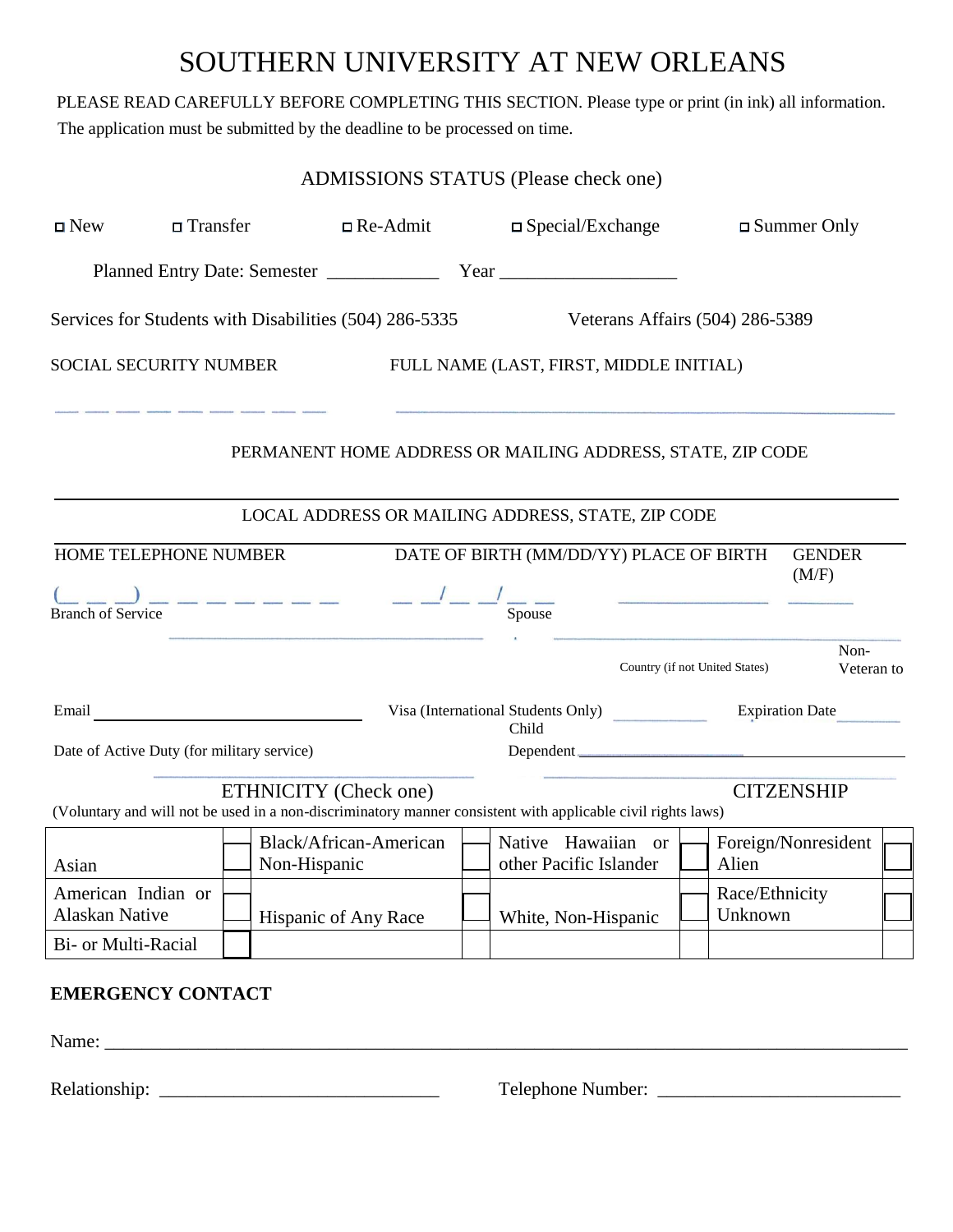# **EDUCATIONAL DATA**

## NAME OF INSTITUTION CITY AND STATE DATES OF ATTENDANCE DEGREE EARNED

Please list all colleges and universities (including SUNG)) you have attended. FAILURE TO ACKNOWLEDGE ATTENDANCE AT A COLLEGE OR UNIVERSITY MAY RESULT IN DISMISSAL FROM THE UNIVERSITY. All applicants are required to have official transcripts in sealed envelopes from the school(s) attended. Faxed or electronically transmitted transcripts are not official.

|                                                 | <b>APPLICATION DEADLINES</b> |               |          |
|-------------------------------------------------|------------------------------|---------------|----------|
|                                                 | Fall                         | <b>Spring</b> | Summer   |
| Master of Science. Computer Information Systems | July 1st                     | December 1st  | May 1st  |
| Master of Arts, Criminal Justice                | July 1st                     | December 1st  | No Entry |
| Master of Arts. Museum Studies                  | July 1st                     | December 1st  | May 1st  |
| ■ Master of Social Work                         | March 31st                   | No Entry      | May 1st  |
| Master of Arts, Teaching in Spec. Ed. 1st-5th   | July 1st                     | December 1st  | May 1st  |
| Master of Arts, Teaching in Spec. Ed. 6-12th    | July 1st                     | December 1st  | May 1st  |

Regular Admission Advanced Standing

# **PLEASE INDICATE THE PROGRAM FOR WHICH YOU ARE APPLYING**

Southern University at New Orleans is accredited by the Commission on Colleges of the Southern Association of Colleges and Schools (1866 Southern Lane, Decatur, GA 30033-4097, (770-679-4501) to award associate, bachelor, and master degrees. The School of Social Work is accredited by the Council on Social Work Education. The College of Education and Human Development is approved by the Louisiana Department of Education and is also accredited by the National Council for Accreditation of Teacher Education (NCATE). The College of Business and Public Administration is accredited by the Association to Advance Collegiate Schools of Business (AACSB) International.

Have you been suspended or dismissed from any college or university for scholastic or disciplinary reasons? Yes No

If so, give the name of the institution(s), date, and reason for the dismissal.

I UNDERSTAND THAT FALSIFICATION OF ANY INFORMATION MAY RESULT IN MY NOT BEING

# ACCEPTED OR MY BEING DISMISSED FROM SOUTHERN UNIVERSITY AT NEW ORLEANS. I ALSO UNDERSTAND THAT FASIFICATION OF ANY INFORMATION MAY AFFECT MY FINANCIAL AID STATUS.

| Email     | Mobile Phone Number |
|-----------|---------------------|
|           |                     |
|           |                     |
| Signature | Date                |
|           |                     |

**THANK YOU FOR YOUR INTEREST IN SOUTHERN UNIVERSITY AT NEW ORLEANS**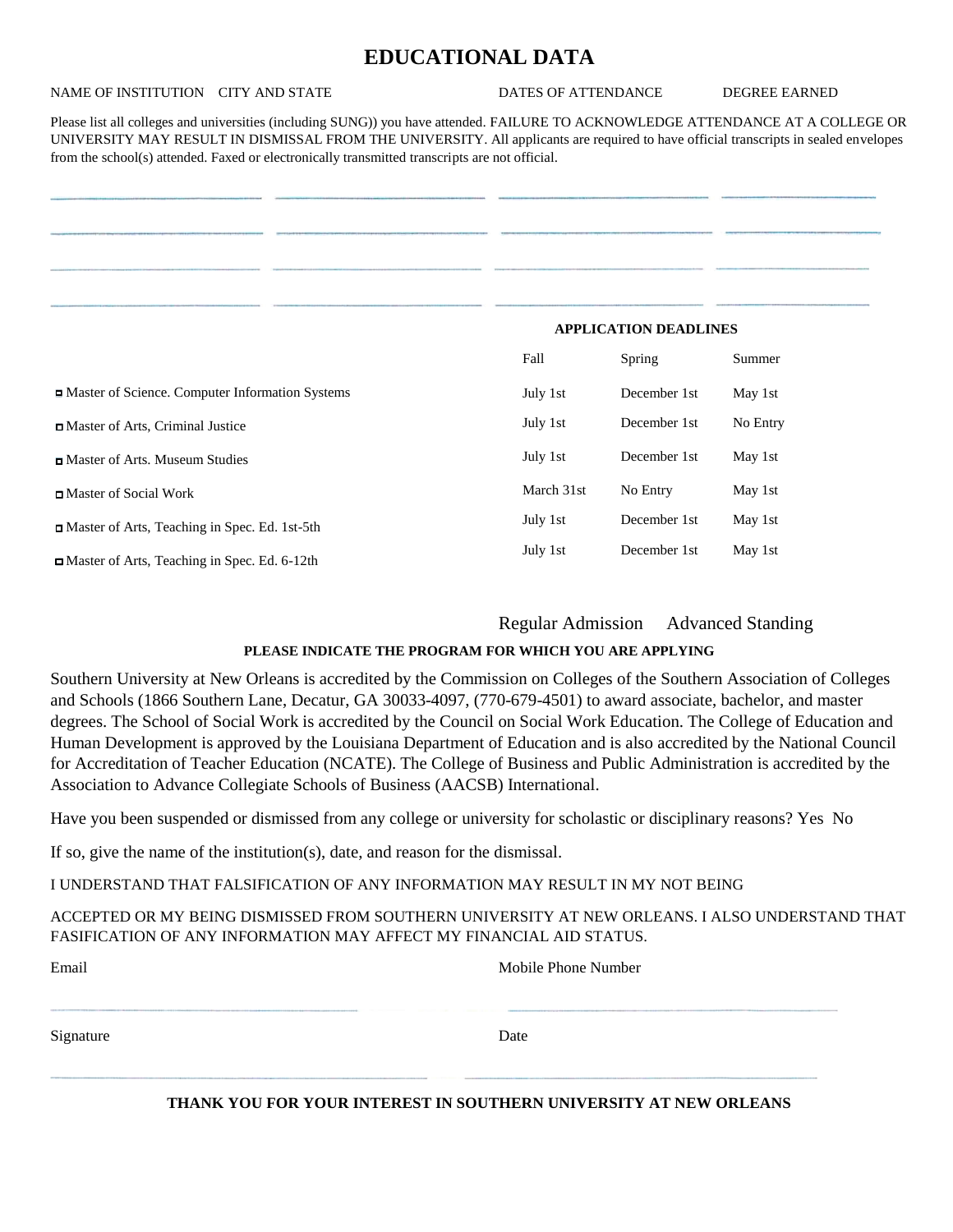# SOUTHERN UNIVERSITY AT NEW ORLEANS SCHOOL OF GRADUATE STUDIES

# DISCLOSURE STATEMENT

Applicant Name: \_\_\_\_\_\_\_\_\_\_\_\_\_\_\_\_\_\_\_\_\_\_\_\_\_\_\_\_\_\_\_\_\_\_\_\_\_\_\_

SID/SS Number:

As part of the admission process, Southern University at New Orleans School of Graduate Studies requires applicants to disclose information regarding any criminal convictions they may have as an adult. This information is necessary to assist in academically advising students of the difficulties that may arise during the, process of obtaining a field placement, professional licensure, or other job placement. Some field placement sites and professional licensing boards are required by law and/or policy to exclude people who have certain convictions. For this and other reasons, please answer the following questions.

Have you ever been convicted of a felony as an adult?

 $\Box$  Yes  $\Box$  No

Have you ever been subject to disciplinary action by an employer or academic institution?  $\Box$  Yes  $\Box$  No

\*If yes, please explain in your personal essay. This information may or may not influence admissions and placement procedures.

\_\_\_\_\_\_\_\_\_\_\_\_\_\_\_\_\_\_\_\_\_\_\_\_\_\_\_\_\_\_\_\_\_\_\_\_\_\_\_\_\_\_\_\_\_\_\_\_\_\_\_\_\_\_\_\_\_\_\_\_\_\_\_\_\_\_\_\_\_\_\_\_\_\_\_\_\_\_\_\_\_\_\_\_\_\_\_\_\_\_\_\_\_\_\_\_

*Signature of Applicant Date of Application*

Southern University at New Orleans School of Graduate Studies 6400 Press Drive, E.W. Bashful Administration Building, Room 201 New Orleans, Louisiana 70126 Office: 504-284-5484 Fax: 504-284-5506 [http://www.SUNO.edu](http://www.suno.edu/)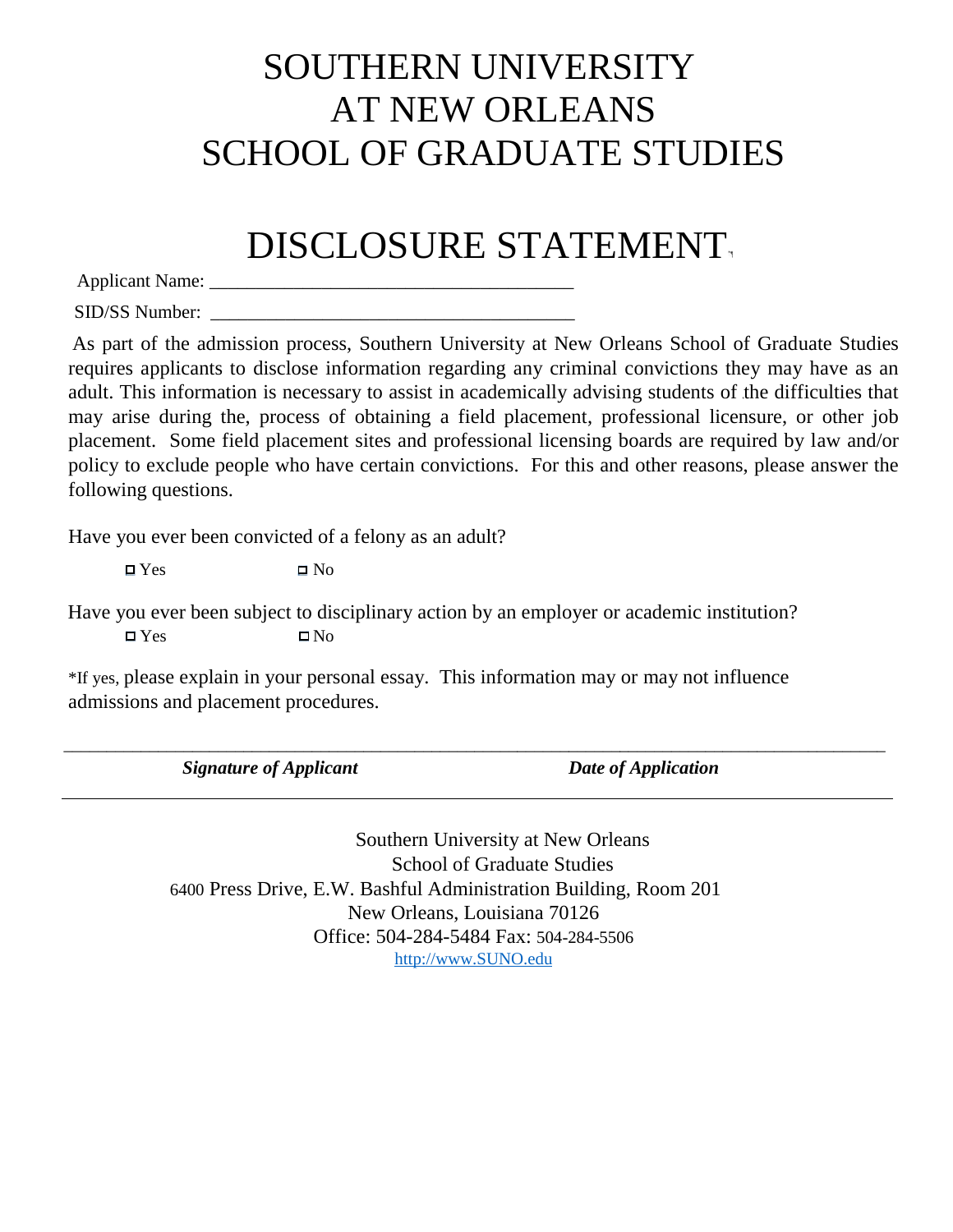

Please read carefully before completing this form (Print all Data in blue or black ink) Return to: School of Graduate Studies Southern University at New Orleans E.W. Bashful Administration Building

6400 Press Drive, Rm. 201 New Orleans, Louisiana 70126

### **STUDENT'S PERSONAL DATA**

To be completed by student

| <b>CLASSIFICATION</b>                                                                                  |  |                                                                    |                                                                                               |                                   | PLANNED ENTRY DATE |                                         |                                                                                                                                                              |  |  |
|--------------------------------------------------------------------------------------------------------|--|--------------------------------------------------------------------|-----------------------------------------------------------------------------------------------|-----------------------------------|--------------------|-----------------------------------------|--------------------------------------------------------------------------------------------------------------------------------------------------------------|--|--|
| New Freshman $\square$<br>Transfer $\square$<br>Post Baccalaureate $\square$                           |  |                                                                    | Graduate $\square$                                                                            |                                   | Fall 22 $\Box$     | Spring 23 $\Box$                        | Summer $22 \Box$                                                                                                                                             |  |  |
| SOCIAL SECURITY NUMBER                                                                                 |  |                                                                    |                                                                                               | <b>NAME</b> (Legal Names Only)    |                    |                                         |                                                                                                                                                              |  |  |
|                                                                                                        |  | HOME ADDRESS (Number, Street, City, State, Zip code)               |                                                                                               |                                   |                    |                                         |                                                                                                                                                              |  |  |
|                                                                                                        |  |                                                                    |                                                                                               |                                   |                    |                                         |                                                                                                                                                              |  |  |
| DATE OF BIRTH (Month, Date, Year)                                                                      |  |                                                                    |                                                                                               | $MALE$ $\square$<br>FEMALE $\Box$ |                    |                                         |                                                                                                                                                              |  |  |
|                                                                                                        |  |                                                                    |                                                                                               |                                   | Check One          |                                         |                                                                                                                                                              |  |  |
|                                                                                                        |  |                                                                    | <b>VERIFICATION OF IMMUNIZATION</b>                                                           |                                   |                    |                                         |                                                                                                                                                              |  |  |
|                                                                                                        |  |                                                                    | (To be completed by Physician or Health Department)<br>Please indicate dates of immunizations |                                   |                    |                                         |                                                                                                                                                              |  |  |
|                                                                                                        |  | MEASLES (Rubella): (Must have been taken twice if born after 1956) |                                                                                               |                                   |                    | SIGNED (Physician or Health Department) |                                                                                                                                                              |  |  |
|                                                                                                        |  |                                                                    |                                                                                               |                                   |                    |                                         |                                                                                                                                                              |  |  |
| <b>MUMPS:</b>                                                                                          |  |                                                                    |                                                                                               | DATE:                             |                    |                                         |                                                                                                                                                              |  |  |
|                                                                                                        |  |                                                                    |                                                                                               |                                   |                    |                                         |                                                                                                                                                              |  |  |
| <b>RUBELLA:</b>                                                                                        |  |                                                                    |                                                                                               |                                   |                    |                                         | TELEPHONE (Physician or Health Department) (Area code and                                                                                                    |  |  |
| (or indicate positive titer results)                                                                   |  |                                                                    |                                                                                               | Number)                           |                    |                                         |                                                                                                                                                              |  |  |
|                                                                                                        |  | TETANUS-DIPHTHERIA: (Must have been taken within past ten years)   |                                                                                               |                                   |                    |                                         |                                                                                                                                                              |  |  |
|                                                                                                        |  |                                                                    |                                                                                               |                                   |                    |                                         |                                                                                                                                                              |  |  |
|                                                                                                        |  |                                                                    |                                                                                               |                                   |                    |                                         |                                                                                                                                                              |  |  |
|                                                                                                        |  | MENINGOCOCCAL: Meningococcal polysaccharide vaccine                |                                                                                               |                                   |                    |                                         | Please place                                                                                                                                                 |  |  |
| (MPSV4) or Meningococcal conjugate vaccine (MCV4). One (1)<br>dose preferably before entering college. |  |                                                                    | official stamp here                                                                           |                                   |                    |                                         |                                                                                                                                                              |  |  |
|                                                                                                        |  |                                                                    |                                                                                               |                                   |                    |                                         | *Students may                                                                                                                                                |  |  |
|                                                                                                        |  |                                                                    |                                                                                               |                                   |                    | check with local                        |                                                                                                                                                              |  |  |
|                                                                                                        |  |                                                                    |                                                                                               |                                   |                    | health department to                    |                                                                                                                                                              |  |  |
|                                                                                                        |  |                                                                    |                                                                                               |                                   |                    | obtain immunization                     |                                                                                                                                                              |  |  |
|                                                                                                        |  |                                                                    |                                                                                               |                                   |                    | records.                                |                                                                                                                                                              |  |  |
|                                                                                                        |  |                                                                    | <b>REQUEST FOR EXEMPTION</b>                                                                  |                                   |                    |                                         |                                                                                                                                                              |  |  |
|                                                                                                        |  |                                                                    |                                                                                               |                                   |                    |                                         | If you would like to request an exemption for medical or personal reasons, please read the statement below and provide information requested, sign and date. |  |  |
|                                                                                                        |  | 1. Medical reasons: (Physician's statement — use space below)      |                                                                                               |                                   |                    |                                         |                                                                                                                                                              |  |  |
|                                                                                                        |  | 2. Personal reasons: (State reason in space provided)              |                                                                                               |                                   |                    |                                         |                                                                                                                                                              |  |  |

I understand that if I claim exemption for personal or medical reasons, I may be excluded from campus and from classes in the event of an outbreak of measles, mumps, rubella or meningitis until the outbreak is over or until I submit proof of immunization.

Student's Signature Date Date of the Student's Signature Date Date of the Student's Signature Date

#### **REMEMBER! YOU WILL NOT BE PERMITTED TO REGISTER UNTIL YOU COMPLETE AND RETURN THIS FORM.**